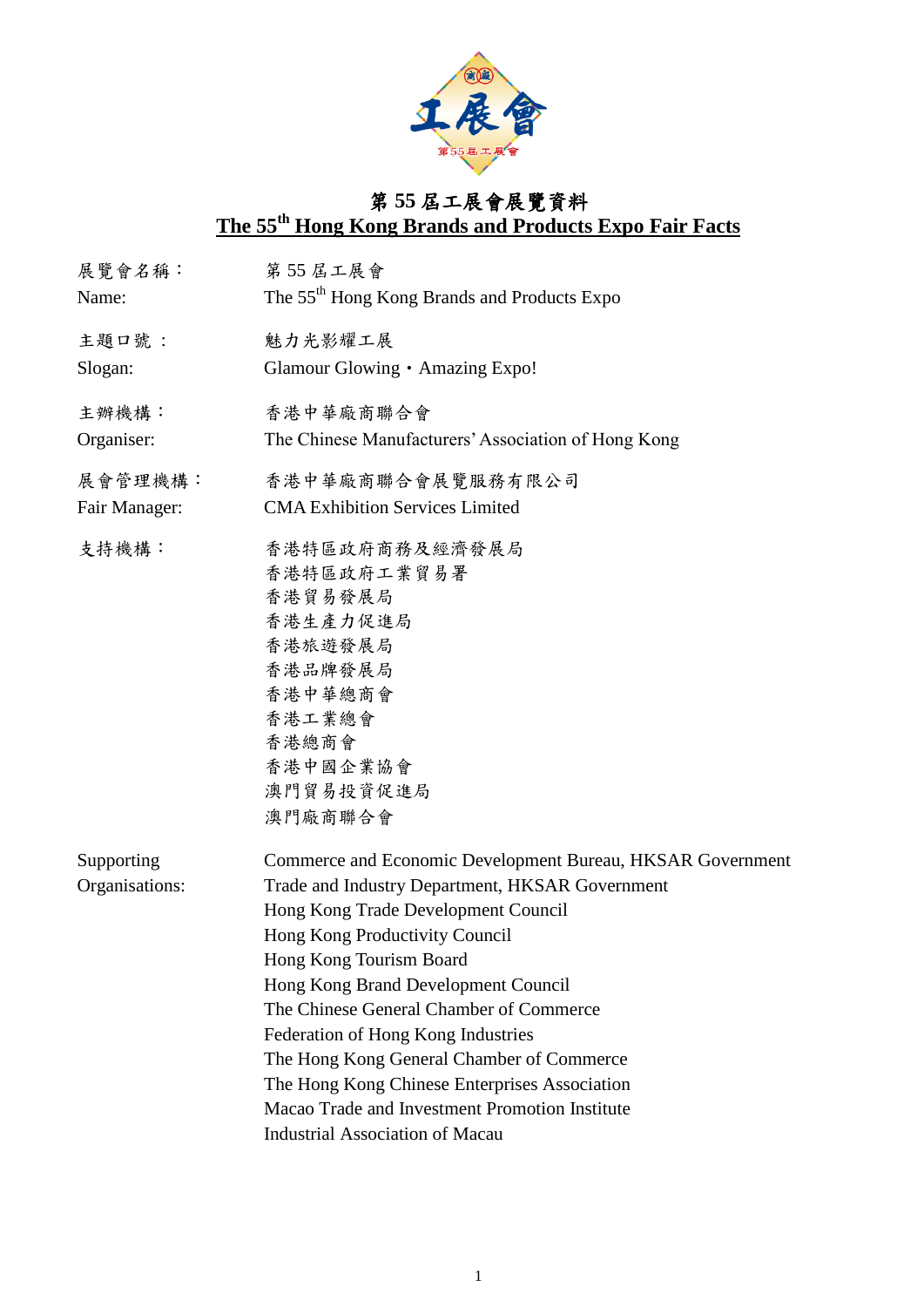| 期:<br>日<br>Date:                 | 2021年12月11日至2022年1月3日 (展期為24天)<br>11 December 2021 - 3 January 2022 (total 24 days)                                                                                                                                                                                                                                                                                                                                                                                                                                                                                                                                               |
|----------------------------------|-----------------------------------------------------------------------------------------------------------------------------------------------------------------------------------------------------------------------------------------------------------------------------------------------------------------------------------------------------------------------------------------------------------------------------------------------------------------------------------------------------------------------------------------------------------------------------------------------------------------------------------|
| 開放時間:                            | 2021年12月11日至2022年1月2日<br>上午11時至晚上9時<br>2022年1月3日(展會最後一天)<br>上午11時至晚上8時<br>(展覽會將於晚上8時30分停止參觀人士進場;最後一天提早至晚上7時<br>正)                                                                                                                                                                                                                                                                                                                                                                                                                                                                                                                 |
| <b>Opening Hours:</b>            | 11 December $2021 - 2$ January 2022<br>$11:00am - 9:00pm$<br>3 January 2022 (last day of the Expo)<br>$11:00am - 8:00pm$<br>(No admission is allowed after $8:30$ p.m. and the last day after $7:00$ p.m.)                                                                                                                                                                                                                                                                                                                                                                                                                        |
| 地<br>點:<br>Venue:                | 香港銅鑼灣維多利亞公園<br>Victoria Park, Causeway Bay, Hong Kong                                                                                                                                                                                                                                                                                                                                                                                                                                                                                                                                                                             |
| 展場面積:<br><b>Exhibition Area:</b> | 28,000 平方米<br>$28,000m^2$                                                                                                                                                                                                                                                                                                                                                                                                                                                                                                                                                                                                         |
| 攤位數量:<br>No. of Booths:          | 超過830個戶外攤位<br>Over 830 outdoor booths                                                                                                                                                                                                                                                                                                                                                                                                                                                                                                                                                                                             |
| 主要內容:                            | 香港名牌廣場區、食品飲料區、糧油麵食區、蔘茸海味湯料區、美容保健區、<br>服飾精品區、生活家居區、社企區及推廣區                                                                                                                                                                                                                                                                                                                                                                                                                                                                                                                                                                         |
| Thematic Areas:                  | Hong Kong Brands Square; Food & Beverages Zone; Grocery & Noodles Zone;<br>Ginseng, Dried Seafood & Soup Packs Zone; Beauty & Healthcare Zone; Fashion<br>& Stylish Products Zone; Living & Household Zone; Social Enterprises Zone and<br>Promotion Zone                                                                                                                                                                                                                                                                                                                                                                         |
| 重點活動:                            | 香港名牌選舉、工展小姐選舉、「投票贏巨獎」、「遊工展印獎賞」及「遊工展<br>天天幸運抽獎」抽獎活動及「工展 55·驚喜五重奏」                                                                                                                                                                                                                                                                                                                                                                                                                                                                                                                                                                  |
| Programmes:                      | Hong Kong Top Brand Awards, Miss Exhibition Pageant, "Vote to Win Big<br>Prizes" Grand Lucky Draw, "Stamp for Prize" and "Daily Lucky Draw<br>@HKBPE" lucky draw activities and "Five Amazing Offers for the 55 <sup>th</sup> HKBPE"                                                                                                                                                                                                                                                                                                                                                                                              |
| 入場費用:                            | 港幣\$8<br>註:<br>1.<br>身高1米或以下小童、65 歲或以上長者及殘疾人士免費進場。<br>所有已完成接種兩劑新冠疫苗並出示疫苗接種紀錄(包括儲存在「智方<br>2.<br>便」、「醫健通」或「安心出行」等手機應用程式的電子針卡或紙本針卡)<br>的市民可於下午6時後免費入場。<br>3. 是居工展會獲香港特區政府大力支持,寬減維多利亞公園租金的門券收<br>益部份,以便大會補貼公眾人士購票入場。                                                                                                                                                                                                                                                                                                                                                                                                                  |
| <b>Admission Fee:</b>            | <b>HK\$8</b><br>Remarks:<br>Free admission for children below 1 meter in height, senior citizens over the<br>1.<br>age of 65 and persons with disabilities.<br>People who have received the full two-dose course of COVID-19 vaccine can<br>2.<br>enjoy free admission after 6:00pm by presenting their COVID-19<br>vaccination records (including Electronic Vaccination Record saved in App<br>iAM Smart / eHealth / LeaveHomeSafe or paper vaccination records).<br>With great support from the Government of the HKSAR, Victoria Park rental<br>3.<br>concession on admission fee of the $55th$ Hong Kong Brands and Products |